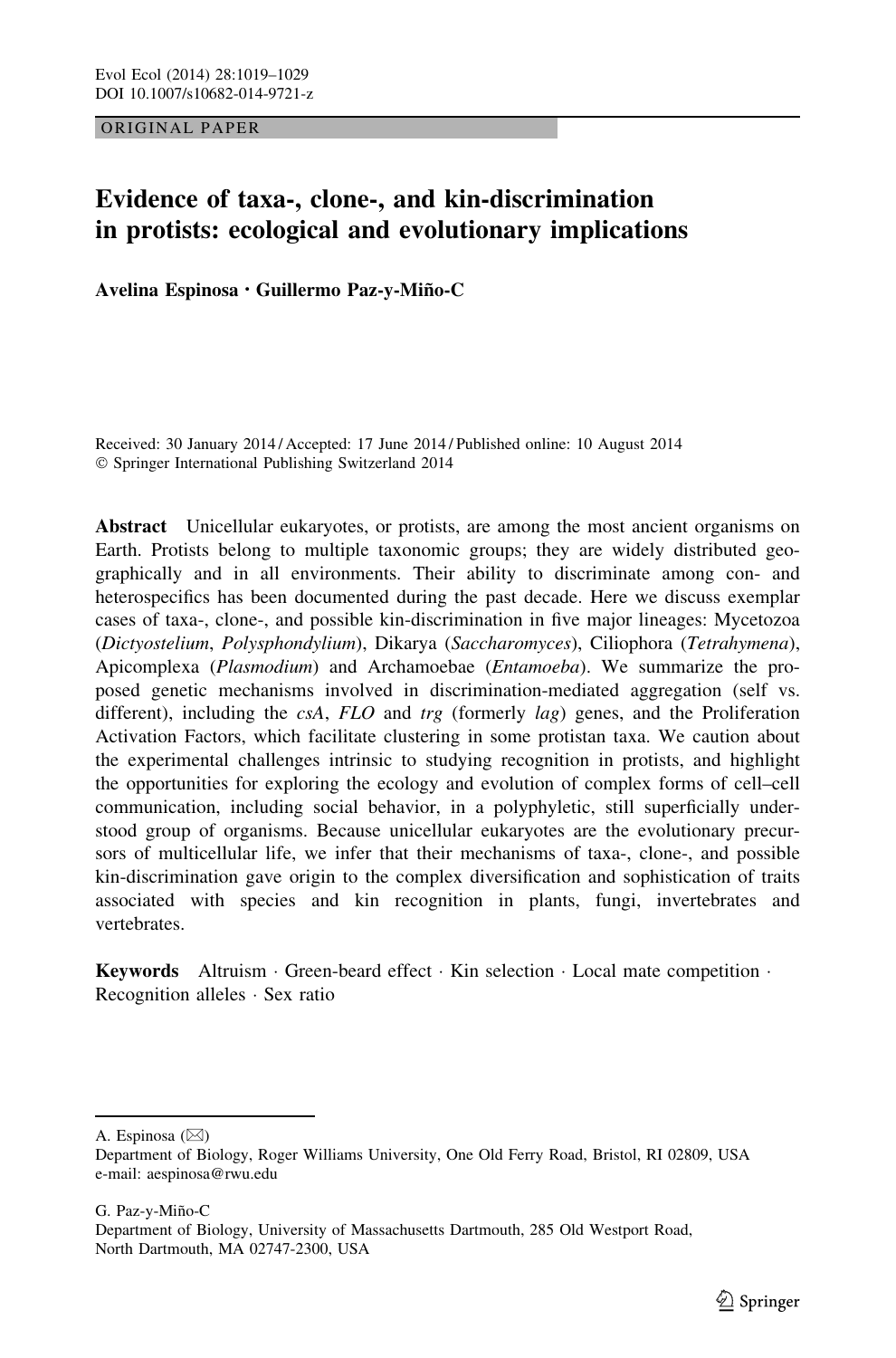## Abbreviations

| HGT   | Horizontal gene transfer                            |
|-------|-----------------------------------------------------|
| EPAFs | <i>Entamoeba</i> Proliferation Activating Factors   |
| TPAFs | <i>Tetrahymena</i> Proliferation Activating Factors |

## Introduction

Organisms that discriminate between distant and close genetic relatives can use that information to maximize survival and reproductive success (Hamilton [1964](#page-9-0); Maynard-Smith [1964\)](#page-10-0). Closely related individuals should be more likely than distantly related or non-related individuals to engage in altruistic cooperation and pass on the shared genes; competition between kin should be minimized via the ability to discriminate and/or recognize conspecifics' distinct levels of genetic proximity (Hamilton [1964;](#page-9-0) Maynard-Smith [1964;](#page-10-0) Herbers [2013](#page-9-0)). In the past decade, unicellular eukaryotes have been tested for discrimination/recognition ability (Mehdiabadi et al. [2006;](#page-10-0) Ostrowski et al. [2008](#page-10-0); Reece et al. [2008;](#page-10-0) Chaine et al. [2010](#page-9-0); Kalla et al. [2011;](#page-9-0) Nkhoma et al. [2012;](#page-10-0) Espinosa and Paz-y-Miño-C  $2012$ ) and the genetic mechanism of detection of conspecifics, and possible recognition of kin, has been proposed for some taxa (Queller et al. [2003](#page-10-0); Smukalla et al. [2008;](#page-10-0) Benabentos et al. [2009;](#page-9-0) Hirose et al. [2011\)](#page-9-0). Here we discuss studies conducted with protists in which the ecological and evolutionary significance of a potential capacity to distinguish between same (clone/kin members) versus different (distantly related con- or heterospecifics) is highlighted. We draw attention to experimental challenges intrinsic to culturing cell-lines in the laboratory, which can lead to confounding interpretations of results in discrimination or recognition tests. Finally, we highlight the opportunities that the studies with protists offer to hypothesize about the origin and evolution of ancient cell-to-cell mechanisms of discrimination in a diverse group of organisms, observe their behavior and ecology in the field and laboratory.

# How do protists discriminate between same versus different?

Despite their vast lineage diversity, studies on clone-to-clone discrimination, con- and heterospecifics, or kin recognition in protists are scarce. In Table [1,](#page-2-0) we summarize chronologically (2003-present) exemplar work conducted in five major lineages: Mycetozoa (Dictyostelium, Polysphondylium), Dikarya (Saccharomyces), Apicomplexa (Plasmodium), Ciliophora (Tetrahymena), and Archamoebae (Entamoeba). Note that the Entamoeba examples are discussed in the section Laboratory Challenges in Protists' Discrimination Trials, below.

# Mycetozoa: Dictyostelium, Polysphondylium

The social amoeba *Dictyostelium discoideum* is particularly well understood. Upon environmental stress, like starvation, thousands of soil free-living individuals aggregate in ''mounds'' which turn into ''slugs'' that move synchronously; slugs anchor on a substrate to form a ''fruiting body'' by allocating dying cells to a stalk that supports a spore-encasing structure (inside of which, cells differentiate into spores); once released, under favorable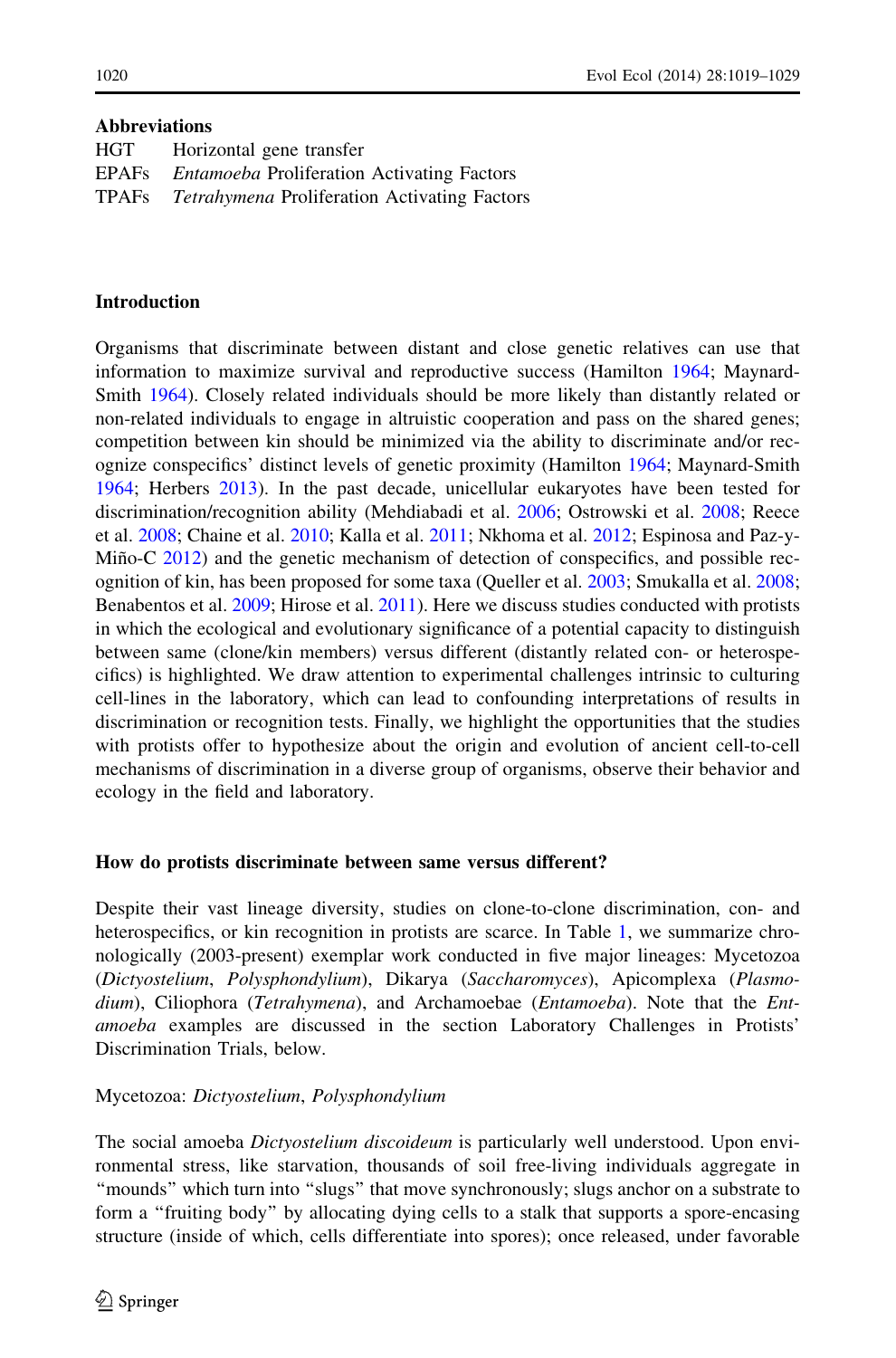| Organism                     | Behavioral trait                         | Experimental observation                         | Proposed<br>mechanism                | References                                         |
|------------------------------|------------------------------------------|--------------------------------------------------|--------------------------------------|----------------------------------------------------|
| Dictyostelium<br>discoideum  | Fruiting-body<br>formation               | $csA +$ cells form fruiting<br>bodies with same  | $csA$ gene                           | Queller et al. (2003)                              |
| Dictyostelium<br>purpureum   | Fruiting-body<br>formation               | Highly related<br>(r) fruiting-body<br>formation | Unknown                              | Mehdiabadi et al.<br>(2006)                        |
| Dictyostelium<br>giganteum   | Fruiting-body<br>formation               | Clonal/non-clonal<br>fruiting body formation     | Unknown                              | Kaushik et al. (2006)                              |
| Dictyostelium<br>discoideum  | Fruiting-body<br>formation               | Highly related<br>(r) fruiting-body<br>formation | Unknown                              | Ostrowski et al.<br>(2008)                         |
| Saccharomyces<br>cerevisiae  | Flocculation<br>biofilm-like<br>clusters | FLO1+ cells cluster with<br>carries of gene      | FLO1 gene                            | Smukalla et al.<br>(2008)                          |
| Plasmodium<br>chabaudi       | Among-clone<br>competition               | Selfing to outcompete<br>unrelated               | Unknown                              | Reece et al. $(2008)$                              |
| Dictyostelium<br>discoideum  | Mound formation.<br>slug migration       | Clonal aggregation/<br>migration in cultures     | lagB1<br>lagCI<br>genes <sup>a</sup> | Benabentos et al.<br>(2009)                        |
| Tetrahymena<br>thermophila   | Aggregation in<br>clusters               | Motility toward and<br>aggregation with clones   | $TPAF^b$<br>molecules                | Chaine et al. $(2010)$                             |
| Polysphondylium<br>violaceum | Fruiting-body<br>formation               | Clonal fruiting bodies<br>form in mixed cultures | Unknown                              | Kalla et al. $(2011)$                              |
| Dictyostelium<br>discoideum  | Fruiting-body<br>formation               | Clonal fruiting bodies<br>form in mixed cultures | tgrB1 tgrC1<br>genes <sup>a</sup>    | Hirose et al. $(2011)$                             |
| Plasmodium<br>falciparum     | Within-clone<br>competition              | Kinship patterns of<br>infection in host         | Unknown                              | Nkhoma et al. (2012)                               |
| Entamoeba<br>invadens        | Aggregation in<br>clusters               | Clonal aggregation in<br>mixed cultures          | Unknown                              | Espinosa and Paz-y-<br>Miño-C (2012)               |
| Entamoeba<br>moshkovskii     | Aggregation in<br>clusters               | Clonal aggregation in<br>mixed cultures          | EPAF <sup>c</sup><br>molecules       | Espinosa and Paz-y-<br>$Mi\tilde{n}o-C$ (in press) |

<span id="page-2-0"></span>Table 1 Exemplar studies in which taxa-, clone-, and possible kin-discrimination in protists is documented

lag and tgr are synonymous for the genes  $lagB1/lagC1$  and  $trgB1/terC1$ 

**b** Tetrahymena Proliferation Activating Factors

<sup>c</sup> Entamoeba Proliferation Activating Factors

conditions, the spores mature into free-living, propagating amoebae (Romeralo et al. [2012\)](#page-10-0). To remain in intimate proximity, amoebas rely on cell-membrane adhesion proteins like those encoded by the  $csA$  gene; when wild-type  $csA +$  cells are grown in mixed soil cultures with  $csA -$  knockouts, the amoebas cluster preferentially with those equipped with fully functional adhesion polypeptides (Queller et al. [2003](#page-10-0)). Analogous experiments (wildtype vs. knockout effects in binary cultures) have been conducted with the  $tgrBI$  and  $tgrCI$ genes (formerly  $lagBI$  and  $lagCI$ ), which also encode for cell adhesion transmembrane proteins (Benabentos et al. [2009](#page-9-0)). However, distinctive from  $csA+$ , which function is primarily adhesive (although clone specific), the trg genes work in complementary pairs directly involved in cell–cell discrimination and possible recognition (Benabentos et al. [2009;](#page-9-0) Hirose et al. [2011;](#page-9-0) Strassmann and Queller [2011](#page-10-0)). When fully functional pairs of  $tgrBI+$  and  $tgrCI+$  are extracted from the wild (genetically different clones), expressed in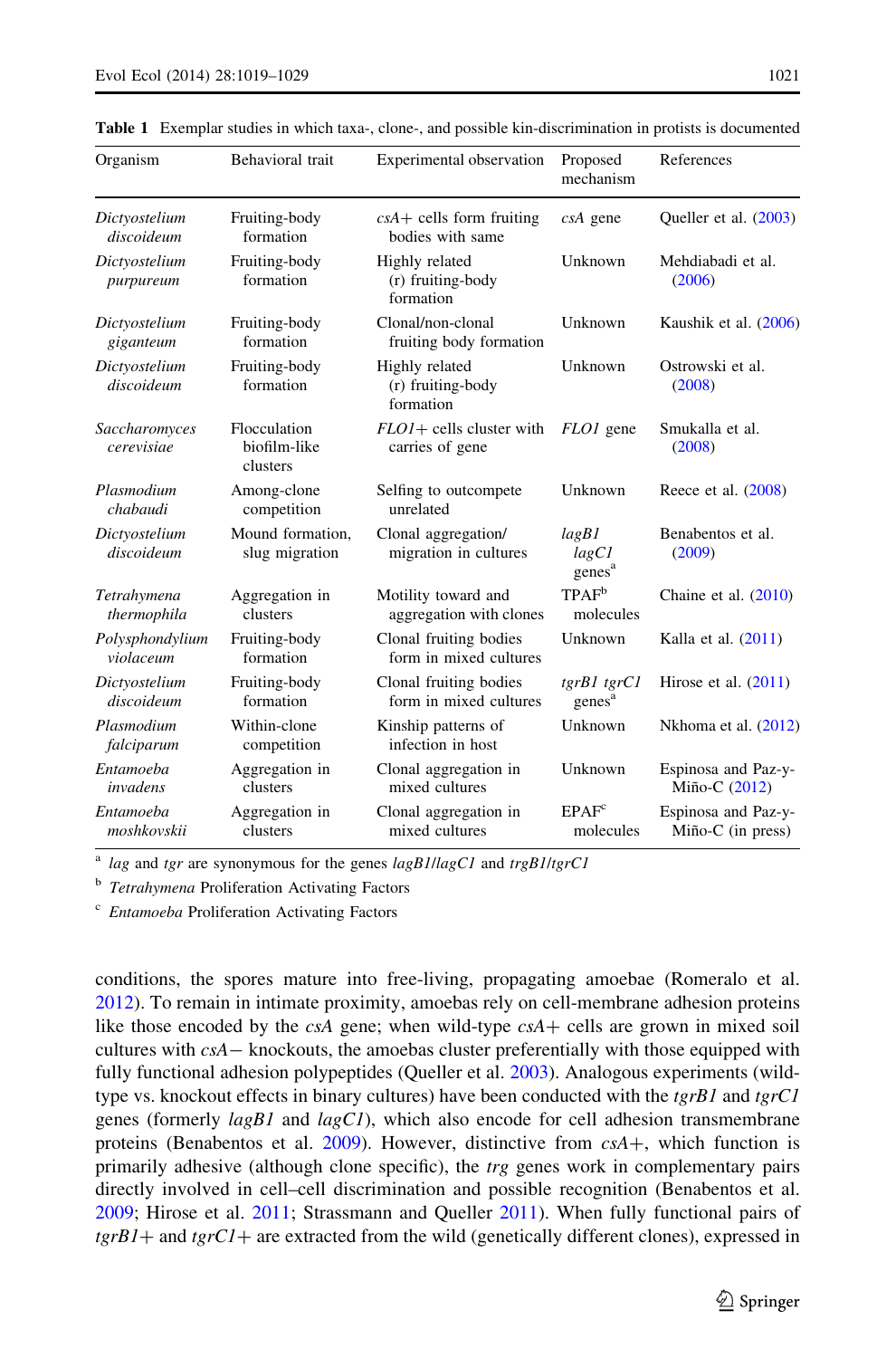identical cells which tgr genes have been previously knocked out in the laboratory (i.e.  $tgrB1-$  and  $tgrC1-$ ), and grown in mixed cultures, the descendants proliferate and segregate into distinctive mounds and fruiting bodies resembling the strains from which the wild-type genes originated (Hirose et al. [2011](#page-9-0)). Moreover, a positive relation has been documented between the degree of genetic distance and the degree of recruitment of cells for the formation of fruiting bodies among clone-isolates from three social Mycetozoans (D. discoideum, D. purpureum, P. violaceum) collected in diverse localities (Mehdiabadi et al. [2006](#page-10-0); Ostrowski et al. [2008;](#page-10-0) Kalla et al. [2011](#page-9-0)). This raises the question if social amoebae can or need to discriminate kin from non-kin, but this possibility needs unequivocal confirmation that kin discrimination has an adaptive value for the population structure of social *Dictyostelium* or *Polysphondylium* considering that their fruiting bodies in the wild are often composed of clonal clusters (Gilbert et al. [2012\)](#page-9-0). Furthermore, because studies with another social amoebae, *D. giganteum*, have generated inconclusive results, in which cell-lineages collected from the wild and grown together cluster in fruiting bodies of variable degree of chimerism, aggregation could result from epigenetic phenomena (i.e. interaction of environmental factors that influence gene expression and the trajectory of cell development toward cluster formation) rather than from kinship (Kaushik et al. [2006](#page-9-0)).

### Dikarya: Saccharomyces

Free living yeast, *S. cerevisiae*, also depend on clumping behavior (flocculation), or biofilm-like formation, to survive under stressful environmental conditions. Cells equipped with FLO genes can express cell-surface proteins that allow cell–cell adhesion during flocculation. Yeast carriers of  $FLO1$  aggregate with thousands of other  $FLO1+$  cells regardless of their close or distant genetic relatedness in the rest of the genome (Smukalla et al. [2008](#page-10-0)). This single-gene-mediated example of behavioral modulation, among only those carrying FLO1, is consistent with the recognition alleles model or "green-beard" effect'' (Hamilton [1964](#page-9-0); Dawkins [1976\)](#page-9-0) in which a single gene promotes cooperation toward other carriers of the gene even if they are non-kin.

#### Apicomplexa: Plasmodium

Malaria-causing protists, Plasmodium, seem to discriminate between closely and distantly related conspecifics and use that information to maximize reproduction and host infestation (Schall [2008](#page-10-0)). Plasmodium replicates asexually within a host and also via production of male and female cells (gametocytes) that are carried by mosquito-vectors; gametocytes develop into gametes, which later combine during sexual reproduction inside the insect (Reece et al. [2008](#page-10-0)). When single P. chabaudi clones (sporozoites) infest a laboratory rodent, the sex ratio of the later emerging gametocytes is conspicuously female-biased (i.e. a few males suffice to fertilize the available same-clone females since equal sex-ratio would lead to non-adaptive excess of male gametes); but when multiple-clone infections occur within the same host, P. *chabaudi* increases the representation of male gametocytes in the population (Reece et al. [2008](#page-10-0)). This is explained by Hamilton's ([1967\)](#page-9-0) model of local mate competition which predicts that female-biased sex allocation will be favored when closely related males compete for mates, as in the same-clone environment. In mixed-clone infections, however, the optimal sex ratio for each genotype depends on the probability of selfing, thus it is expected to shift toward males, i.e. more males are needed to probabilistically encounter and fertilize same-clone females in a multiple-clone milieu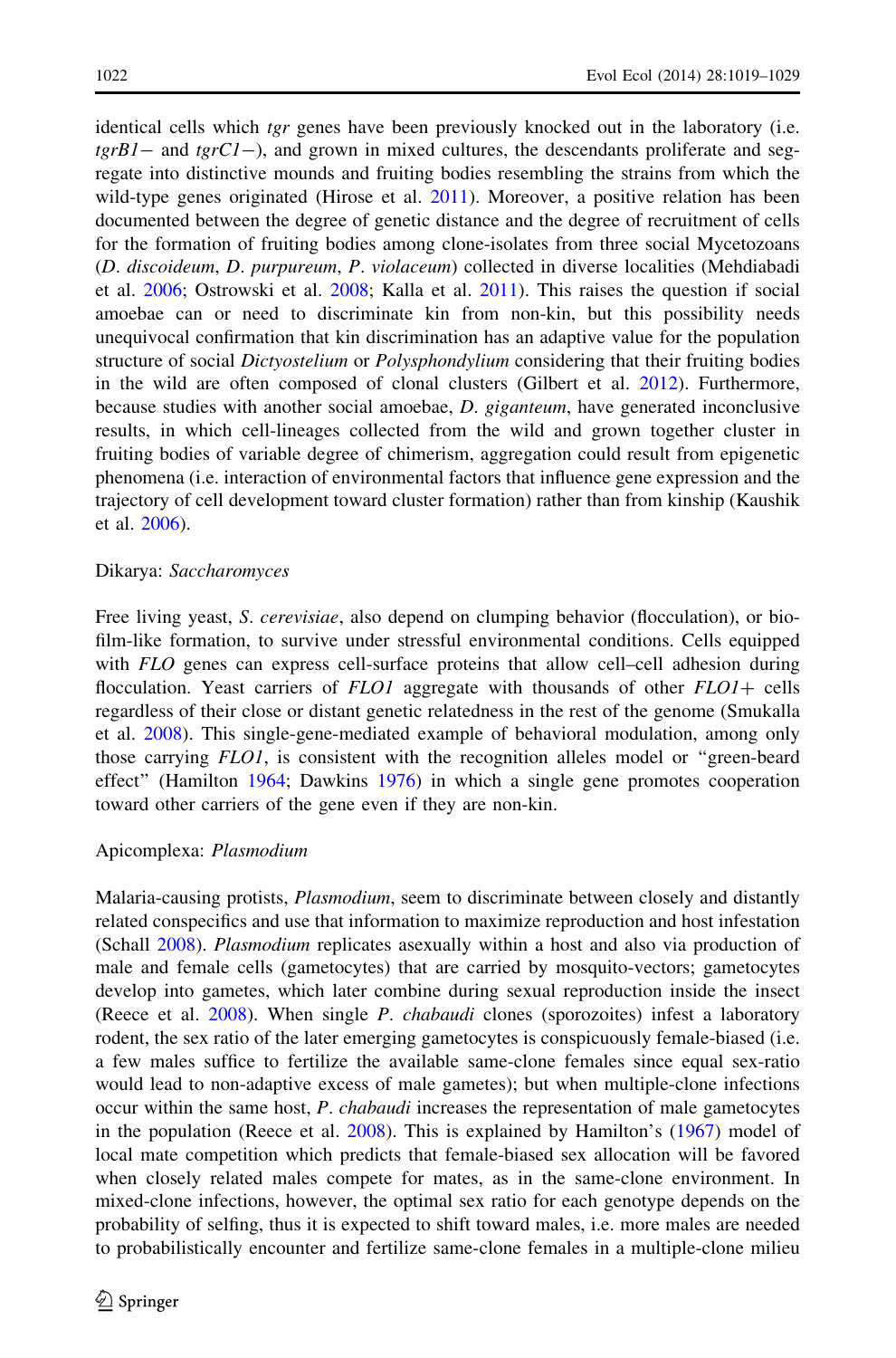(Hamilton [1967;](#page-9-0) Reece et al. [2008](#page-10-0); Schall [2008](#page-10-0)). Plasmodium chabaudi increases the proportion of male gametocytes as function of two factors: the differential degree of genetic distance between clones and the relative abundance of different-clone-cells versus self (Reece et al.  $2008$ ). For such adjustment to occur, P. *chabaudi* might rely on a mechanism (possibly plasma-membrane mediated, as in Dictyostelium, above) for the discrimination between self and different (Reece et al. [2008\)](#page-10-0); but this is yet to be genetically characterized after excluding environmental factors, like host-immune responses (coming from the wild-type-rodent host rather than from the experimental laboratory mice, which are often immuno-compromised) or cellular-toxin production during clone–clone competition, which could still influence sex-ratio allocation independently from cell–cell discrimination ability.

Evidence that malaria pathogens can discriminate self versus different as function of genetic distance *within* clones, and relative to the presence of multiple clone competitors, comes from P. falciparum, which infects humans (Nkhoma et al. [2012](#page-10-0)). After male–female gamete fertilization, which occurs inside the mosquito vector, the resulting diploid zygote undergoes meiosis to generate recombinant sporozoites, each with differential potential to survive and reproduce, as a merozoite clone, in the host. The proportion of genetic relatedness among infecting merozoites within hosts (i.e. half-sibling or greater) is much higher than between hosts (i.e. 60 vs. 3 %); thus suggesting an intrinsic ability of P. falciparum to colonize hosts via transmission of multiple-closely-related sporozoites. But the selective pressure imposed by the host-immune system can also contribute to the observed patterns of kinship infestation by excluding other competing clones in multiple infections (Nkhoma et al.  $2012$ ). In this context, it is plausible that the reciprocal antagonistic and coevolutionary interaction between P. falciparum and its host's immune system leads to a ''matched'' compatibility; in it, the infection does not depend solely on the human susceptibility or resistance to P. falciparum, but also on the "matched status" of pathogen and host phenotypes (matching phenotype model; Théron and Coustau [2005](#page-10-0); Mitta et al. [2012;](#page-10-0) Medeiros et al. [2013\)](#page-10-0). This opens an important area of investigation where the molecular determinants of compatibility need to be identified: the pathogen's antigens (which could be both polymorphic and clone specific) and the cellular immune receptors in the host (Mitta et al. [2012](#page-10-0); Medeiros et al. [2013](#page-10-0)).

## Ciliophora: Tetrahymena

Tetrahymena thermophila is a ciliate which genetic polymorphisms encode for differential levels of cell clustering and dispersal. Aggregation can be costly since it decelerates growth rate and reduces cell size, although it improves survival by both increasing tolerance to crowding and gaining access to patchy, ephemeral resources (Chaine et al. [2010](#page-9-0)). Cells exude Tetrahymena Proliferation Activating Factors (TPAFs) that are used by con- or heterospecifics to detect each other in the environment. When cells of genetically distinctive levels of aggregation (i.e. high, medium or low) are given the choice in the laboratory to disperse toward either the TPAFs previously exuded by an unrelated clone (relatedness  $r = 0$ ) or by themselves  $(r = 1)$ , they migrate toward their own cell-line TPAFs if they belong to the high-aggregation genotype; in contrast, medium- or lowaggregation genotypes have no preference or avoid their own cell-line TPAFs, respectively (Chaine et al. [2010\)](#page-9-0). Thus, T. thermophila seems capable of discriminating between self and different, and also of modulating dispersal behavior as function of aggregative genotype.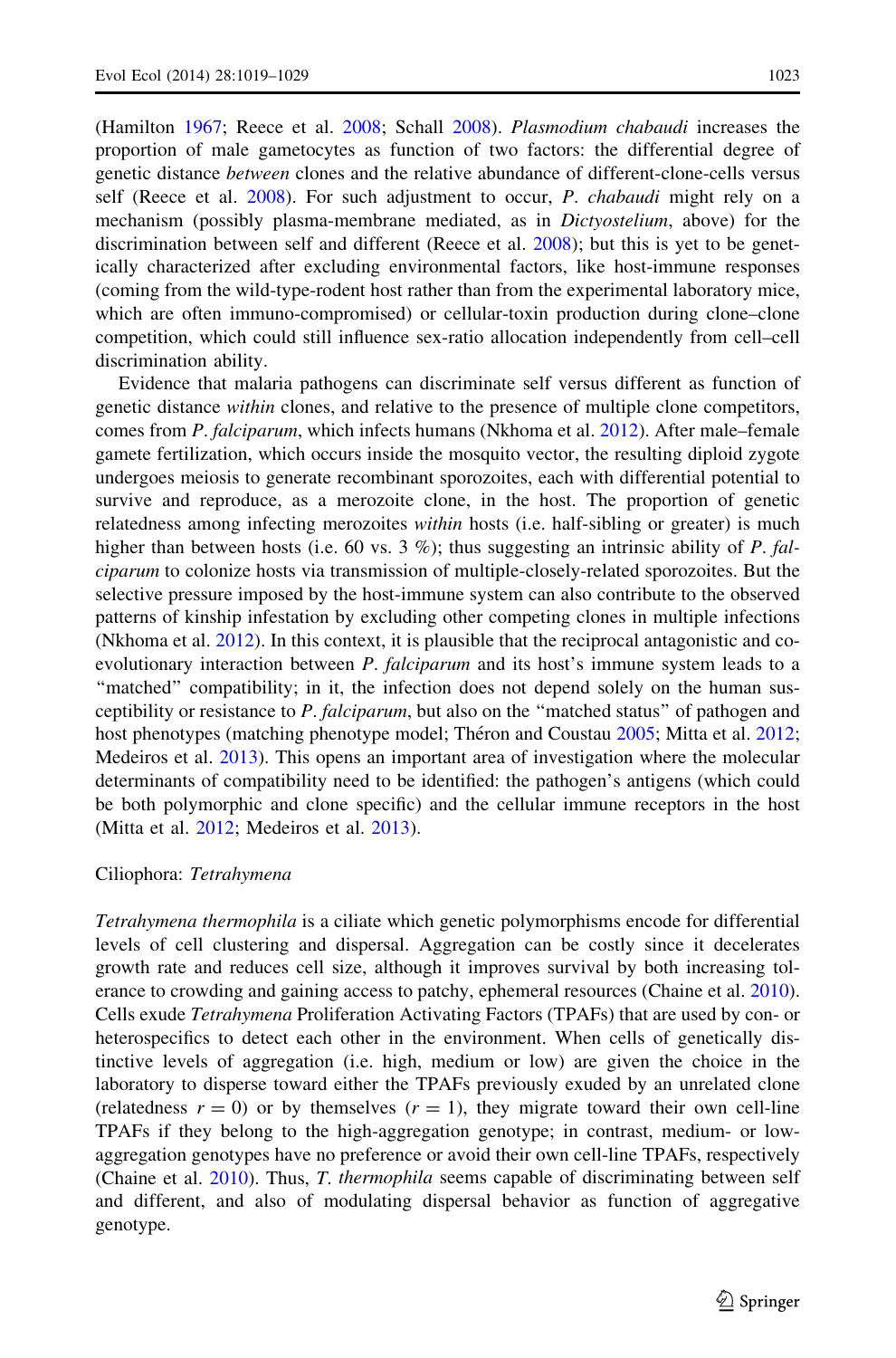#### Laboratory challenges in protists' discrimination trials

In recent studies on discrimination in protists, a potential methodological problem has been highlighted. Laboratory strains customarily classified within single taxonomic lineages might belong to distinctive taxa and, therefore, generate confounding interpretations of results in discrimination or recognition tests (Espinosa and Paz-y-Miño-C [2012](#page-9-0), in press). The strains of E. invadens, IP-1 and VK-1:NS, illustrate this scenario. Both differ in a single nucleotide of the small subunit ribosomal RNA (ssrRNA) and are considered strains of the same species (Clark et al. [2006](#page-9-0); Stensvold et al. [2010](#page-10-0)), even though they have been isolated from phylogenetically distant hosts: IP-1 from the turtle *Chrysemys picta* and the snake Natrix cyclopion (Meerovitch [1958\)](#page-10-0), and VK-1:NS from the Komodo Dragon, Varanus comodoensis (Gray et al. [1966](#page-9-0)). When grown in mixed cultures, each strain aggregates only with self and maintains separation from clusters of the non-alike amoebae; moreover, each strain can be characterized by its distinctive morphology and pattern of aggregation (i.e. cell size within cluster, number of amoebas per cluster, size of and distance between clusters; Espinosa and Paz-y-Miño-C [2012](#page-9-0), in press). These observations, together with the fact that cell lines have been isolated from multiple hosts, suggest that E. invadens IP-1 and VK-1:NS belong to separate taxa, possibly distinct biological species, capable of discriminating between one another. Therefore, kin bias or kin discrimination is yet to be documented in  $E$ . invadens. (i.e. measured as function of close vs. distant genetic relatedness among clones).

Two other Entamoeba varieties represent a similar challenge; E. moshkovskii Laredo, isolated from humans (Dreyer  $1961$ ), and E. moshkovskii Snake, isolated from Ophidia (Clark and Diamond [1997](#page-9-0)). In Fig. [1,](#page-6-0) we show the aggregation preference of  $E$ . moshkovskii Laredo and Snake in self versus mixed cultures; for comparison, we also show in Fig. [2](#page-7-0) the E. invadens clones IP-1 and VK-1:NS under same laboratory conditions. Each of the E. moshkovskii and E. invadens clones aggregates only with self, regardless of cellcolor labeling, and when grown in single clone cultures with equal ratios of cells tagged with a different color, the amoebas intermingle evenly. *Entamoeba* spp. probably exude Entamoeba Proliferation Activating Factors (EPAFs, analogous to the TPAFs above) that are used to detect each other in the environment.

It is, therefore, crucial that studies on species–species, clone–clone, or potential kin discrimination ability in protists confirm, prior to experimentation, the degree of *genomic* distance (i.e. based on multiple genetic markers across the entire genome, rather than on low-resolution taxonomic classifications relying on ssrRNA, as in the E. *invadens* and E. moshkovskii cases, above) between and within the cell lines to be used in laboratory trials. This is a challenge considering that protists' taxonomy is still superficially understood (Caron [2013;](#page-9-0) Pawlowski [2013](#page-10-0)).

If kin discrimination/recognition is indeed essential for survival advantage and reproduction of unicellular eukaryotes, the studies on protistan behavior, behavioral ecology and evolution need to explore the spatio-temporal effect of kin discrimination/recognition on fitness (i.e. the kin population structure resulting from the mechanisms of discrimination/ recognition; Kamel and Grosberg [2013](#page-9-0)). The relationship between pathogens and hosts seem illustrative of these investigations, thus far conducted mostly in the laboratory, but from which future research on free-living lineages might benefit. For example, *Plasmodium* responds to both the genetic diversity and density of self versus co-infecting conspecifics by maximizing transmission of male/female gametocytes when the host environment is either favorable (i.e. high density of matching-to-parasite blood cells) or diminished (i.e. hosts carrying anti-malaria drugs or undergoing an anemic drop in red-blood-cells; Pollitt et al.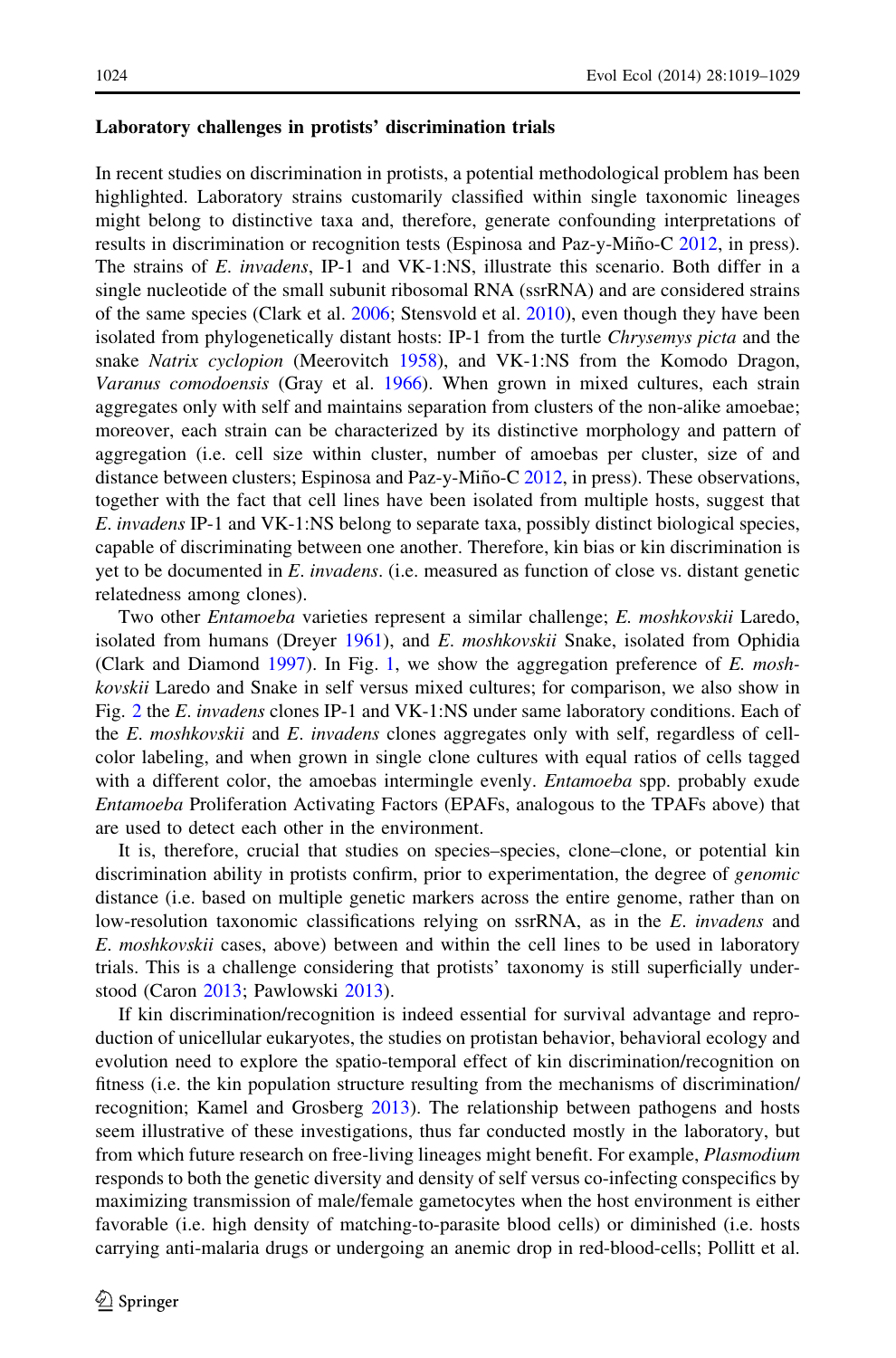

<span id="page-6-0"></span>

Fig. 1 Clone-aggregation preference shown by *Entamoeba moshkovskii* Laredo and *E. moshkovskii* Snake in mixed- or single-cell-line cultures. a Fluorescent micrograph of E. moshkovskii Laredo labeled green and E. moshkovskii Snake labeled red, each clone aggregates in distinct clusters. **b** Reverse-color labeling of trophozoites of E. moshkovskii Laredo (red) and E. moshkovskii Snake (green), the clones aggregate in distinct clusters. c E. moshkovskii Laredo labeled with both green and red dyes; trophozoites mix equally and look yellow under the microscope.  $dE$ . moshkovskii Snake labeled with both green and red dyes. In all trials, cells were labeled with CellTracker Green and Red CMFD (Invitrogen, Carlsbad, CA). All images taken at 36 h, scale bar = 100  $\mu$ m,  $\times$ 10 magnification. (Color figure online)

[2011\)](#page-10-0). In contrast, when Plasmodium experiences intermediate host-stress levels (i.e. low host-immune factors, relaxed competition among genetically unrelated co-infecting strains, or low levels of anti-malaria drugs), it reduces production of gametocytes and relies chiefly on asexual proliferation of sporozoites (Pollitt et al. [2011](#page-10-0)). This strategy of resource allocation trade-off between maintaining the infection (survival) and investment in transmission (reproduction) has been linked to Plasmodium capacity to discriminate between kin and non-kin and its direct association with fitness (Pollitt et al. [2011\)](#page-10-0).

# Ecological and evolutionary implications

Due to their vast phylogenetic diversity and geographic distribution in all Earth's environments (Stoeck and Stock [2010;](#page-10-0) Caron [2013;](#page-9-0) Pawlowski [2013\)](#page-10-0), the patterns of taxa-,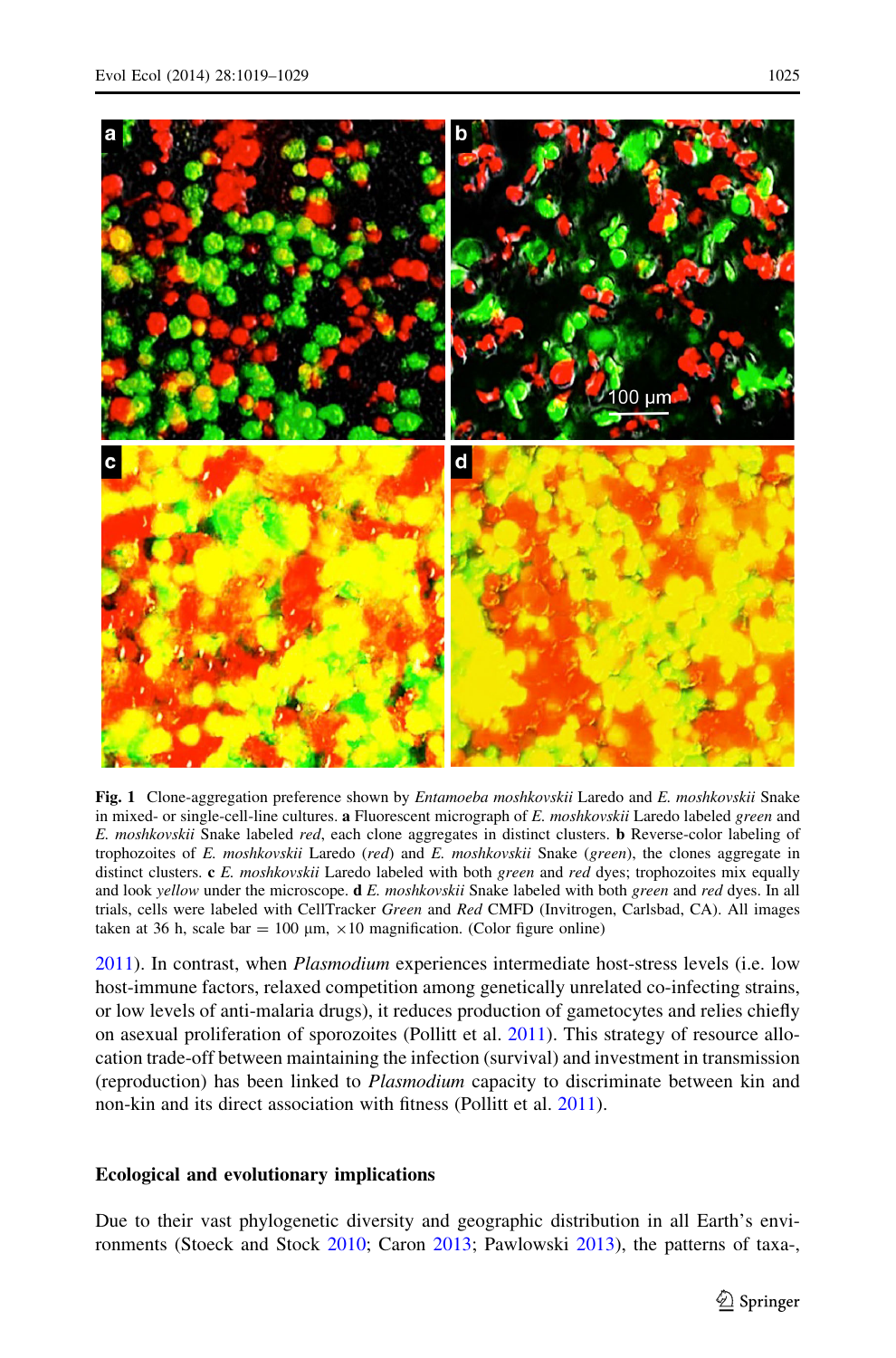<span id="page-7-0"></span>

Fig. 2 Clone-aggregation preference shown by *Entamoeba invadens* IP-1 and *E. invadens* VK-1:NS in mixed- or single-cell-line cultures. a Fluorescent micrograph of  $E$ . invadens IP-1 labeled green and  $E$ . invadens VK-1:NS labeled red, each clone aggregates in distinct clusters. **b** Reverse-color labeling of trophozoites of E. invadens IP-1 (red) and E. invadens VK-1:NS (green), the clones aggregate in distinct clusters. c Entamoeba invadens IP-1 labeled with both green and red dyes; trophozoites mix equally and look yellow under the microscope. **d** *Entamoeba invadens* VK-1:NS labeled with both green and red dyes. In all trials, cells were labeled with CellTracker Green and Red CMFD (Invitrogen, Carlsbad, CA). All images taken at 36 h, scale bar = 100  $\mu$ m,  $\times$ 10 magnification. (Color figure online)

clone-, and kin-discrimination ability of protists in the wild, or the origin and evolutionary significance of these traits, remain unknown. In such a large, polyphyletic group of unicellular eukaryotes, convergence in trait acquisition for discrimination ability, combined with ubiquitous horizontal gene transfer (HGT), must be common (Paz-y-Miño-C and Espinosa [2010](#page-10-0); Bruto et al. [2013\)](#page-9-0).

Spatio-temporal co-occurrence of genetic closely related individuals might be a byproduct of opportunistic colonization of patchy/ephemeral resources, where first clones arrive and proliferate while outcompeting others, or in asexual propagation of cells during vegetative cycles, such as those described in Dictyostelium and Tetrahymena (Gilbert et al. [2012\)](#page-9-0), or driven by immune responses by a host, like in Plasmodium (Nkhoma et al. [2012](#page-10-0)). When being sampled, such clones could give us the impression of intrinsic kin-biased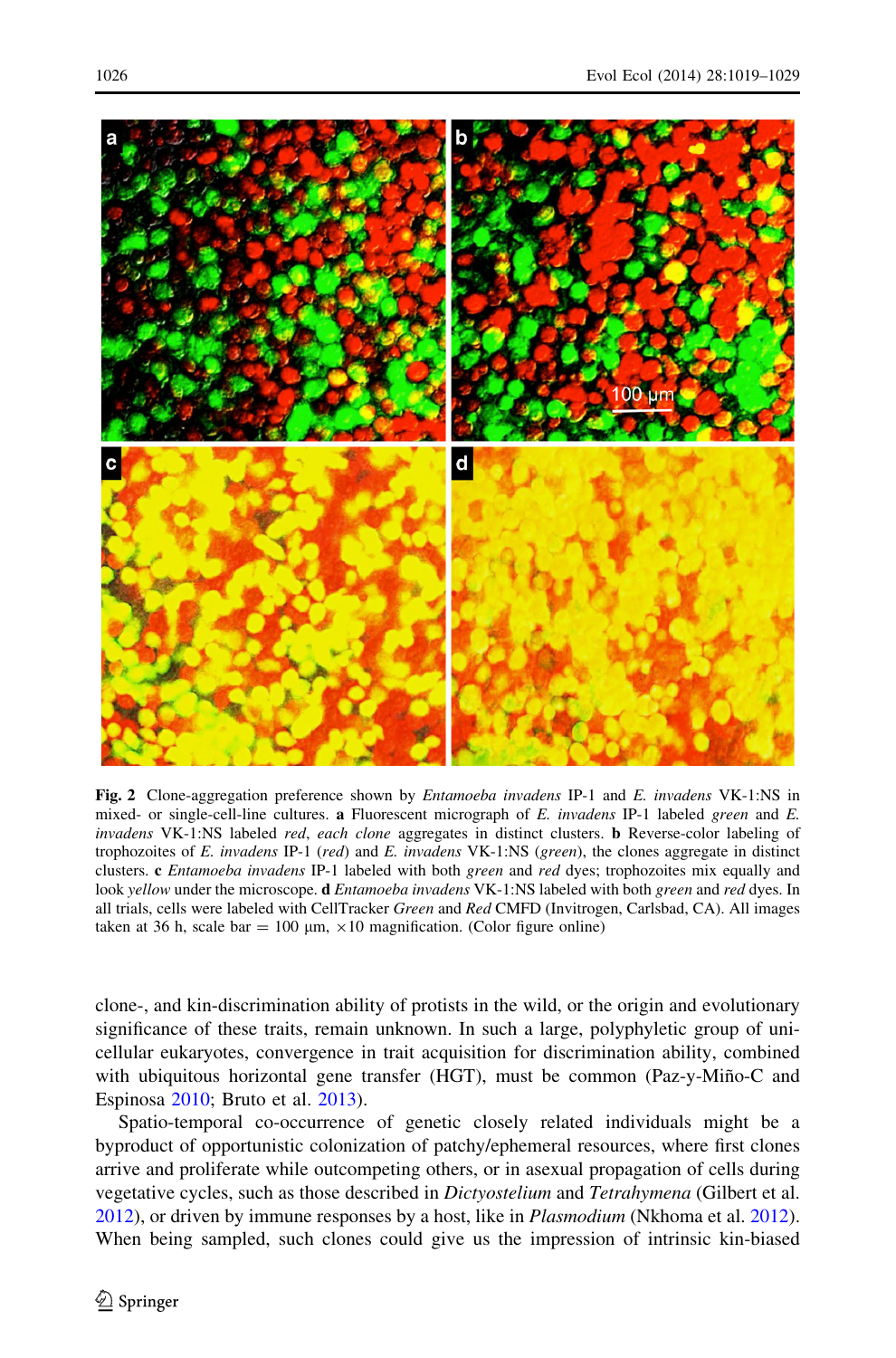aggregation, kin-discrimination, or even kin-recognition, when in fact their close genetic proximity results from epigenetic phenomena, i.e. environmental events inducing the sequence and development of habitat colonization, opportunities for asexual or sexual propagation in the free-living milieu or inside hosts (Kaushik et al. [2006\)](#page-9-0). At the same time, it is important to acknowledge that genes involved directly in aggregation behavior (e.g. csA, FLO1; Queller et al. [2003;](#page-10-0) Smukalla et al. [2008](#page-10-0)), some as function of genetic distance (e.g.  $tgrllagBI$  and  $tgrllagCI$ ; Benabentos et al. [2009;](#page-9-0) Hirose et al. [2011\)](#page-9-0), have been documented and provide evidence that genetic mechanisms do exist to modulate behavior when cells require to discriminate between taxa, clones, close- and distant-genetic relatives. In this respect, the  $FLOI$  gene is illustrative of a "recognition allele" role (Hamilton [1964\)](#page-9-0); it facilitates aggregation of cells that carry the gene although the rest of the genome differs (Smukalla et al. [2008\)](#page-10-0). The adaptive value of such type of gene (which appears to behave ''selfishly''; Dawkins [1976\)](#page-9-0) is intriguing, and the phenotype it encodes for in the transgenic  $FLOI+$  yeast offers interesting possibilities for laboratory experimentation.

From an epidemiological and health-care application perspectives, the ecological/evolutionary implications of the interaction between pathogens and their kin-biased behaviors inside hosts require systematic investigation, including: evolution of pathogen virulence as function of the ability to discriminate/recognize kin; sexual and nonsexual reproduction of pathogens as function of vector and host immune responses; effects and costs of inbreeding/outbreeding during pathogen propagation; modeling of the interaction between pathogen relatedness structure and host resistance evolution; and cooperation and intra-host dynamics and population genetics of co-infecting pathogens (Foster [2005](#page-9-0); Pollitt et al. [2011;](#page-10-0) Mideo and Reece [2012;](#page-10-0) Nkhoma et al. [2012\)](#page-10-0).

#### **Conclusions**

Protists open significant opportunities to develop comprehensive research programs to study the origin and evolution, at the organismic unicellular level, of complex forms of cell–cell communication, including social behavior and the scientific paradigms in kinselection theory (i.e. cooperation to maximize food intake, colonize environments, form reproductive assemblages, or infest hosts and manipulate vectors for infection; altruism/ cheating in programmed cell death during cysts-/fruiting-body formation, or during infestation of hosts; Penn and Frommen [2010](#page-10-0); Strassmann and Queller [2011;](#page-10-0) Gardner and West [2010;](#page-9-0) Ghoul et al. [2014](#page-9-0)). Because unicellular eukaryotes are precursors of multicellular life, we can infer that the mechanisms of species and kin discrimination/recognition documented in today's Bikonta (including plants) and Unikonta (including fungi and animals; Lecointre and Le Guyader [2006](#page-10-0)) coalesce evolutionarily to the ability of ancient cells to distinguish between close and distant genetic relatives. The sophisticated anatomical, physiological, behavioral and cognitive traits associated with species and kin discrimination/recognition in plants, fungi, invertebrates and vertebrates have evolved and diverged gradually from ancestral unicellular features.

Population structure as function of kinship, in both parasitic and free-living taxa, is virtually unknown in protists and deserves detailed analyses (Kamel and Grosberg [2013](#page-9-0)). Laboratory and field studies need to carefully examine the ecology (i.e. of the free-living, commensal, or parasitic lineages) and the degree of genetic distance, between and within cell-lines used in experiments, prior to inferring, conclusively, that unicellular eukaryotes can discriminate taxa, clones or kin. The epidemiological implications and health-care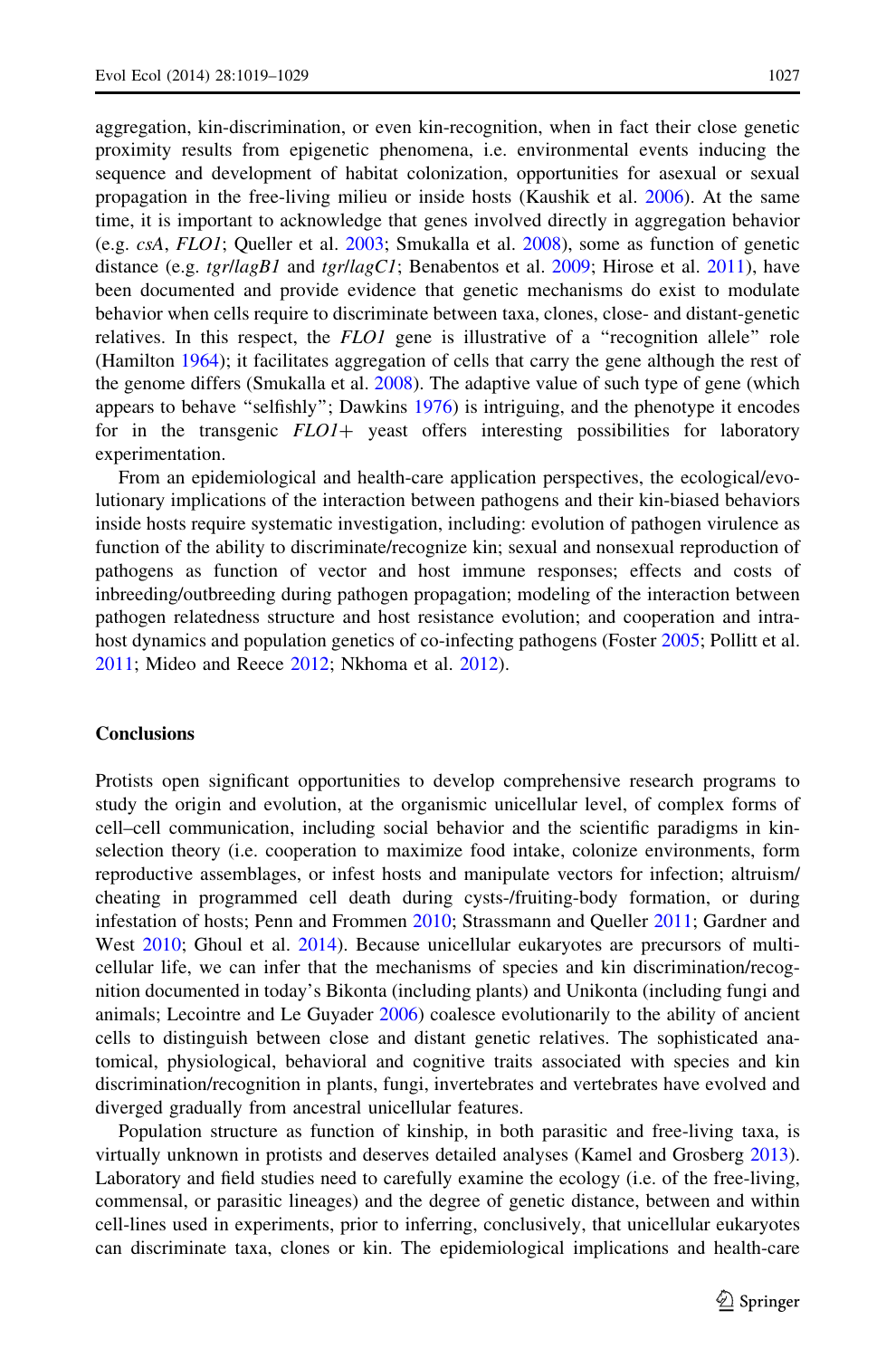<span id="page-9-0"></span>applications of taxa-, clone-, and possibly kin-discrimination/recognition ability in protists also need further investigation.

Acknowledgments We thank John A Endler for inviting us to write this article as part of our contribution to the Species Recognition Systems Symposium held in Lisbon, Portugal, August 2013, and sponsored by the European Society for Evolutionary Biology. A Espinosa is supported by NIH grant 8P20GM103430-13. Both authors are sponsored by New England Science Public and the Roger Williams University's Center for the Public Understanding of Science. Two anonymous reviewers provided valuable comments to improve the manuscript.

Conflict of interest The authors declare no competing interests.

#### **References**

- Benabentos R, Hirose S, Sucgang R, Curk T, Katoh M, Ostrowski EA, Strassmann JE, Queller DC, Zupan B, Shaulsky G, Kuspa A (2009) Polymorphic members of the lag gene family mediate kin discrimination in Dictyostelium. Curr Biol 19:567–572
- Bruto M, Prigent-Combaret C, Luis P, Hoff G, Moënne-Loccoz Y, Muller D (2013) Horizontal acquisition of prokaryotic genes for eukaryote functioning and niche adaptation. In: Pontarotti P (ed) Evolutionary biology: exobiology and evolutionary mechanisms. Springer, Berlin, pp 165–179
- Caron DA (2013) Towards a molecular taxonomy for protists: benefits, risks, and applications in plankton ecology. J Eukaryot Microbiol 60:407–413
- Chaine AS, Schtickzelle N, Polard T, Huet M, Clobert J (2010) Kin-based recognition and social aggregation in a ciliate. Evolution 64:1290–1300

Clark CG, Diamond LS (1997) Intraspecific variation and phylogenetic relationships in the genus Entamoeba as revealed by riboprinting. J Eukaryot Microbiol 44:142–154

- Clark CG, Kaffashian F, Tawari B, Windsor JJ, Twigg-Flesner A, Davies-Morel MCG, Blessmann J, Ebert F, Peschel B, Van AL, Jackson CJ, Macfarlane L, Tannich E (2006) New insights into the phylogeny of Entamoeba spp. provided by analysis of four new small-subunit rRNA genes. Int J Syst Evol Microbiol 56:2235–2239
- Dawkins R (1976) The selfish gene. Oxford University Press, Oxford
- Dreyer DA (1961) Growth of a strain of Entamoeba histolytica at room temperature. Tex Rep Biol Med 19:393–396
- Espinosa A, Paz-y-Miño-C G (2012) Discrimination, crypticity and incipient taxa in *Entamoeba*. J Eukaryot Microbiol 59:105–110
- Espinosa A, Paz-y-Miño-C G (in press) Examining crypticity in *Entamoeba*: a behavioral and biochemical tale. In: Trueba G (ed) Why does evolution matter? The importance of understanding evolution. Cambridge Scholars, Cambridge
- Foster KR (2005) Hamiltonian medicine: why the social lives of pathogens matter. Science 308:1269–1270 Gardner A, West SA (2010) Greenbeards. Evolution 64:25–38
- Ghoul M, Griffin AS, West SA (2014) Toward an evolutionary definition of cheating. Evolution 68:318–331

Gilbert OM, Strassmann JE, Queller DC (2012) High relatedness in a social amoeba: the role of kin discriminatory segregation. Proc R Soc B 279:2619–2624

- Gray CW, Marcus LC, McCarten WC, Sappington T (1966) Amoebiasis in the Komodo dragon. Int Zoo Yearb 6:279–283
- Hamilton WD (1964) The genetical evolution of social behaviour I. J Theor Biol 7:1–16
- Hamilton WD (1967) Extraordinary sex ratios. Science 156:477–488
- Herbers JM (2013) 50 years on: the legacy or William Donald Hamilton. Biol Lett 9:20130792
- Hirose S, Benabentos R, Ho H-I, Kuspa A, Shaulsky G (2011) Self-recognition in social Amoebae is mediated by allelic pairs of Tiger genes. Science 333:467–470
- Kalla SE, Queller DC, Lasagni A, Strassmann JE (2011) Kin discrimination and possible cryptic species in the social amoeba Polysphondylium violaceum. BMC Evol Biol 11:31. doi:[10.1186/1471-2148-11-31](http://dx.doi.org/10.1186/1471-2148-11-31)
- Kamel SJ, Grosberg RK (2013) Kinship and the evolution of social behaviours in the sea. Biol Lett 9:20130454
- Kaushik S, Katoch B, Nanjundiah V (2006) Social behaviour in genetically heterogeneous groups of Dictyostelium giganteum. Behav Ecol Sociobiol 59:521–530